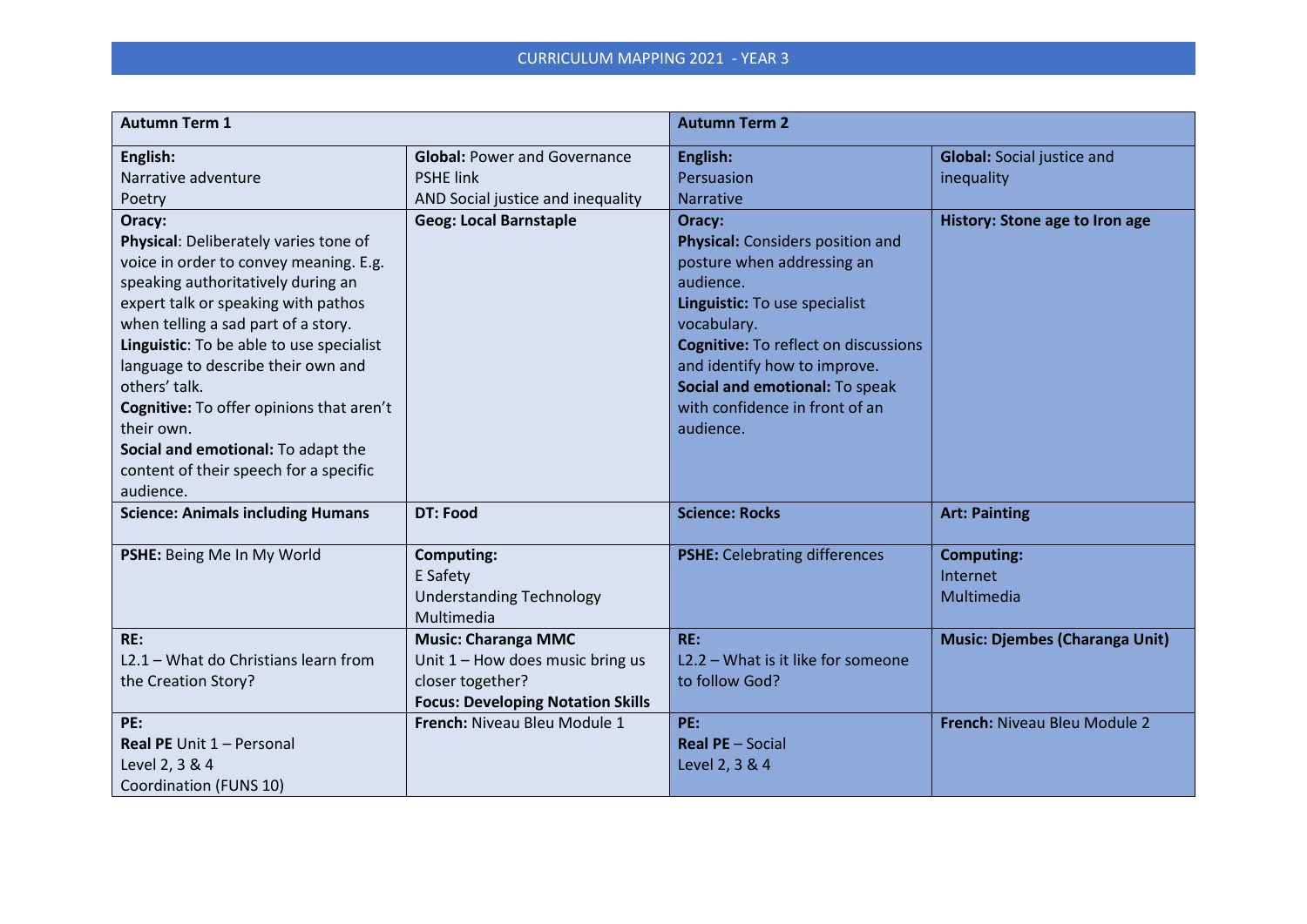| Static Balance (FUNS 1)                      |                                      | Dynamic balance to agility (FUNS          |                                        |
|----------------------------------------------|--------------------------------------|-------------------------------------------|----------------------------------------|
| <b>YOGA</b>                                  |                                      | 6)                                        |                                        |
|                                              |                                      | <b>Static balance (FUNS 2)</b>            |                                        |
|                                              |                                      | <b>REAL DANCE</b>                         |                                        |
| Spring term 1                                |                                      | <b>Spring Term 2</b>                      |                                        |
|                                              |                                      |                                           |                                        |
| English:                                     | <b>Global: Human Rights</b>          | English:                                  | <b>Global:</b> Sustainable development |
| Recount - diary                              |                                      | Newspaper report                          |                                        |
| Narrative myth                               |                                      | Poetry                                    |                                        |
| Oracy:                                       | <b>History: Ancient Greece</b>       | Oracy:                                    | <b>Geog: Extreme Earth</b>             |
| <b>Physical: Considers position and</b>      |                                      | <b>Physical: Deliberately varies tone</b> |                                        |
| posture when addressing an audience.         |                                      | of voice in order to convey               |                                        |
| Linguistic: To make precise language         |                                      | meaning. E.g. speaking                    |                                        |
| choices e.g. instead of describing a cake    |                                      | authoritatively during an expert          |                                        |
| as 'nice' using 'delectable'.                |                                      | talk or speaking with pathos when         |                                        |
| Cognitive: To be able to summarise a         |                                      | telling a sad part of a story.            |                                        |
| discussion.                                  |                                      | Linguistic: To be able to use             |                                        |
| To reach shared agreement in                 |                                      | specialist language to describe           |                                        |
| discussions.                                 |                                      | their own and others' talk.               |                                        |
| Social and emotional: none                   |                                      | <b>Cognitive: To offer opinions that</b>  |                                        |
|                                              |                                      | aren't their own.                         |                                        |
|                                              |                                      | Social and emotional: To adapt the        |                                        |
|                                              |                                      | content of their speech for a             |                                        |
|                                              |                                      | specific audience.                        |                                        |
| <b>Science: Forces and magnets (forces)</b>  | Art: Clay - jug                      | <b>Science: Light</b>                     | <b>DT: Structures and Mechanisms</b>   |
| <b>PSHE: Dreams and Goals</b>                | <b>Computing:</b>                    | <b>PSHE: Healthy Me</b>                   | <b>Computing:</b>                      |
|                                              | Multimedia                           |                                           | Multimedia                             |
| RE:                                          | Music: Charanga MMC Unit 2-          | RE:                                       | <b>Music:</b> Charanga MMC Unit 3      |
| $L2.3$ – What is the 'Trinity' and why is it | What stories does music tell us      | L2.4 - What kind of world did Jesus       | How does music make the world a        |
| important for Christians?                    | about the past?                      | want?                                     | better place?                          |
|                                              | <b>Focus: Enjoying improvisation</b> |                                           | Focus:                                 |
|                                              | (Or/and BBC Heroes of Troy)          |                                           |                                        |
| PE: Real PE - Cognitive                      | French: Niveau Bleu Module 3         | PE: Real PE - Creative                    | French: Niveau Bleu Module 4           |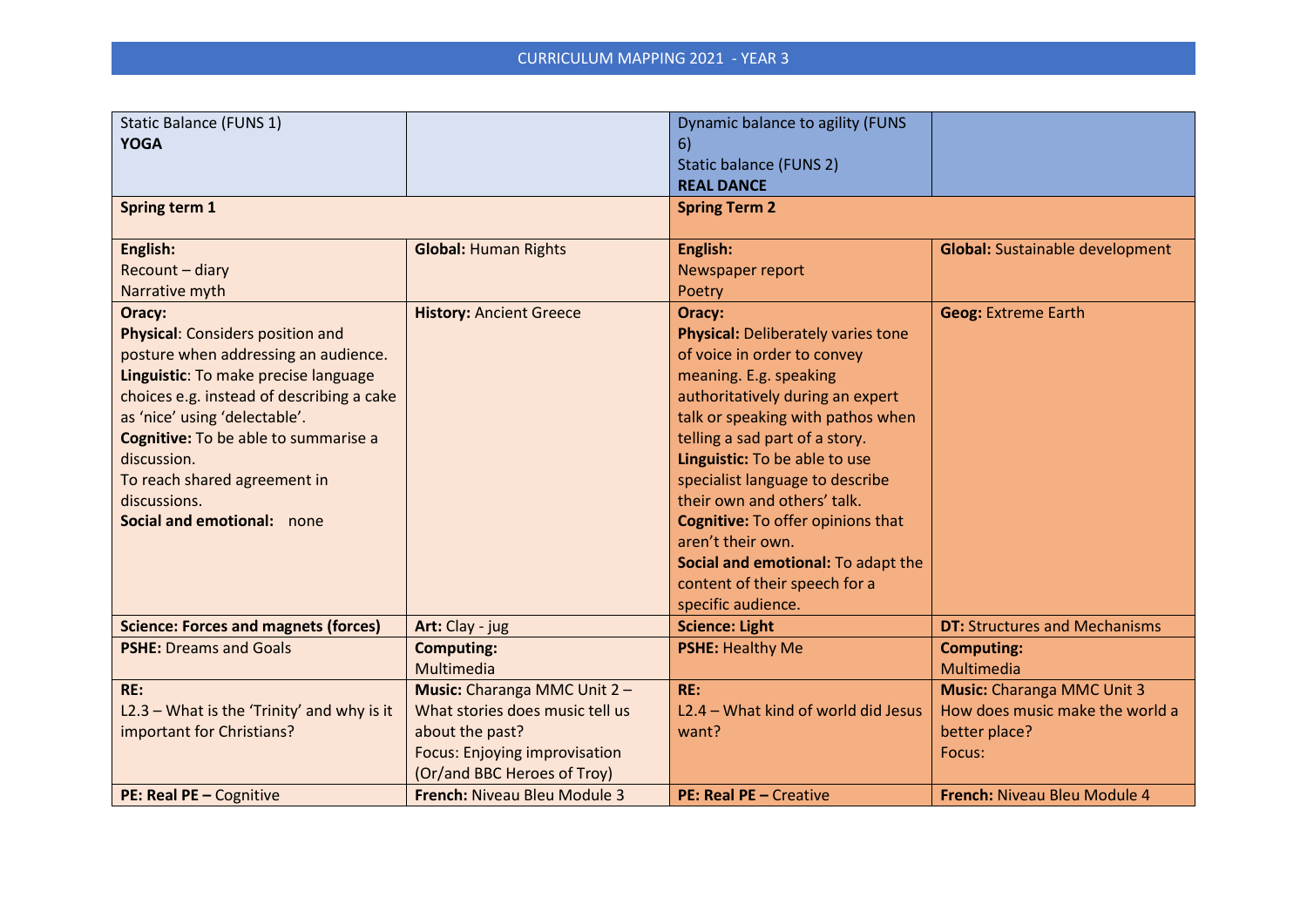| Level 2, 3 & 4                                  |                                         | Level 2, 3 & 4                            |                                            |
|-------------------------------------------------|-----------------------------------------|-------------------------------------------|--------------------------------------------|
| <b>Dynamic balance (FUNS 5)</b>                 |                                         | Co-ordination (FUNS 9)                    |                                            |
| <b>Static balance (FUNS 4)</b>                  |                                         | <b>Counter Balance (FUNS 7)</b>           |                                            |
|                                                 |                                         | <b>CRICKET</b> (chance to shine           |                                            |
| <b>BASKETBALL</b>                               |                                         | programme)                                |                                            |
| <b>Summer Term 1</b>                            |                                         | <b>Summer Term 2</b>                      |                                            |
|                                                 |                                         |                                           |                                            |
| English:                                        | <b>Global: Identity and Diversity</b>   | English:                                  | <b>Global: Peace and conflict (history</b> |
| Narrative adventure                             | Peace and conflict (history link)       | Poetry                                    | link)                                      |
| <b>Instructions</b>                             |                                         | <b>Discussion</b>                         |                                            |
| Oracy:                                          | <b>History: Romans</b>                  | Oracy:                                    | <b>Geog: Italy</b>                         |
| <b>Physical:</b> Considers position and         |                                         | Physical: Considers position and          |                                            |
| posture when addressing an audience.            |                                         | posture when addressing an                |                                            |
| Linguistic: To use specialist vocabulary.       |                                         | audience.                                 |                                            |
| <b>Cognitive: To reflect on discussions and</b> |                                         | Linguistic: To make precise               |                                            |
| identify how to improve.                        |                                         | language choices e.g. instead of          |                                            |
| Social and emotional: To speak with             |                                         | describing a cake as 'nice' using         |                                            |
| confidence in front of an audience.             |                                         | 'delectable'.                             |                                            |
|                                                 |                                         | <b>Cognitive:</b> To be able to summarise |                                            |
|                                                 |                                         | a discussion.                             |                                            |
|                                                 |                                         | To reach shared agreement in              |                                            |
|                                                 |                                         | discussions.                              |                                            |
|                                                 |                                         | Social and emotional: none                |                                            |
| <b>Science: Forces and Magnets</b>              | <b>DT:</b> Design with a purpose (to be | <b>Science: Light</b>                     | Art: Digital media                         |
| (magnets)                                       | decided)                                | Plants (growing seeds and bulbs           |                                            |
|                                                 |                                         | outside)                                  |                                            |
| <b>PSHE: Relationships</b>                      | <b>Computing:</b>                       | <b>PSHE: Changing Me</b>                  | <b>Computing:</b>                          |
|                                                 | Data                                    |                                           | <b>Understanding Technology</b>            |
|                                                 |                                         |                                           | Programming                                |
| RE:                                             | Music: Charanga MMC Unit 5-             | RE:                                       | Music: Charanga MMC Unit 6 -               |
| L2.10 - How do festivals and family life        | How does music make a difference        | L2.12 - How and why do people try         | How does music connect us with             |
| show what matters to Jewish people?             | to us everyday?                         | to make the world a better place?         | our planet?                                |
|                                                 |                                         |                                           |                                            |